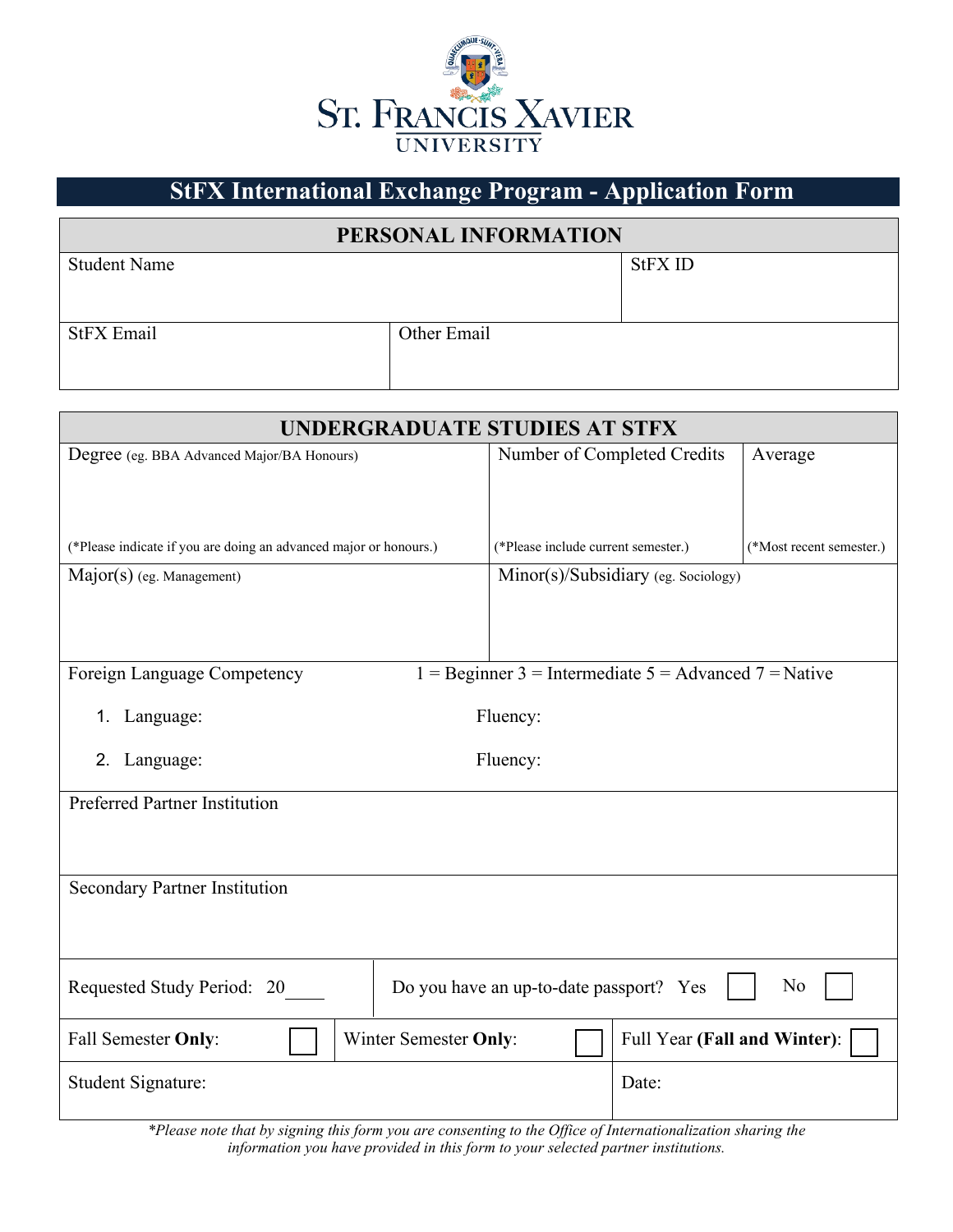

## **StFX International Exchange Program – Letter of Motivation (Page 1)**

In your letter of motivation (cover letter format) please answer the following questions.

- 1) Why have you decided to add an international exchange to your undergraduate degree at StFX?
- 2) How do you think going on an exchange will help you develop both personally and professionally?
- 3) What qualities do you possess that make you a good candidate for an international exchange?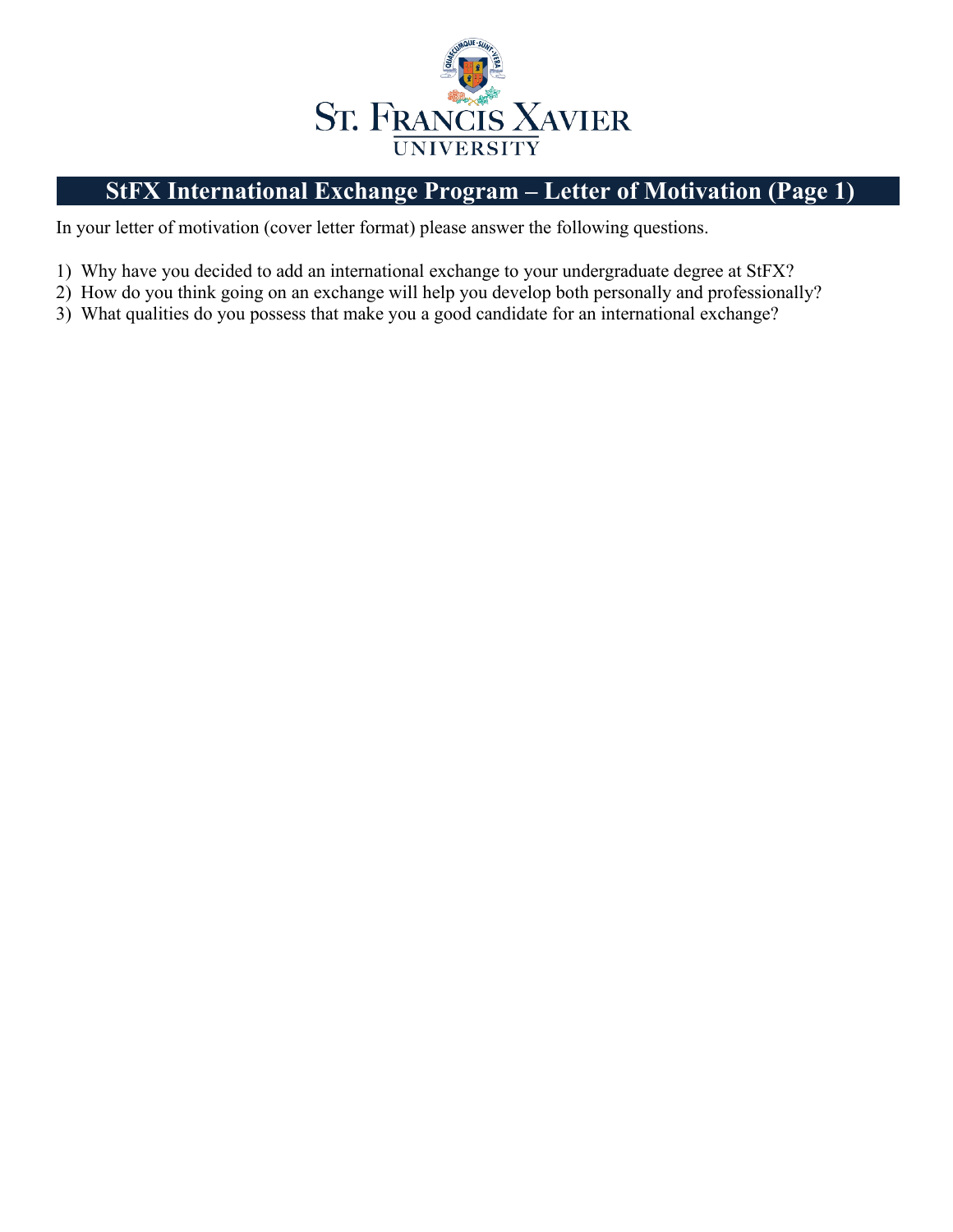

**StFX International Exchange Program - Letter of Motivation (Page 2)**